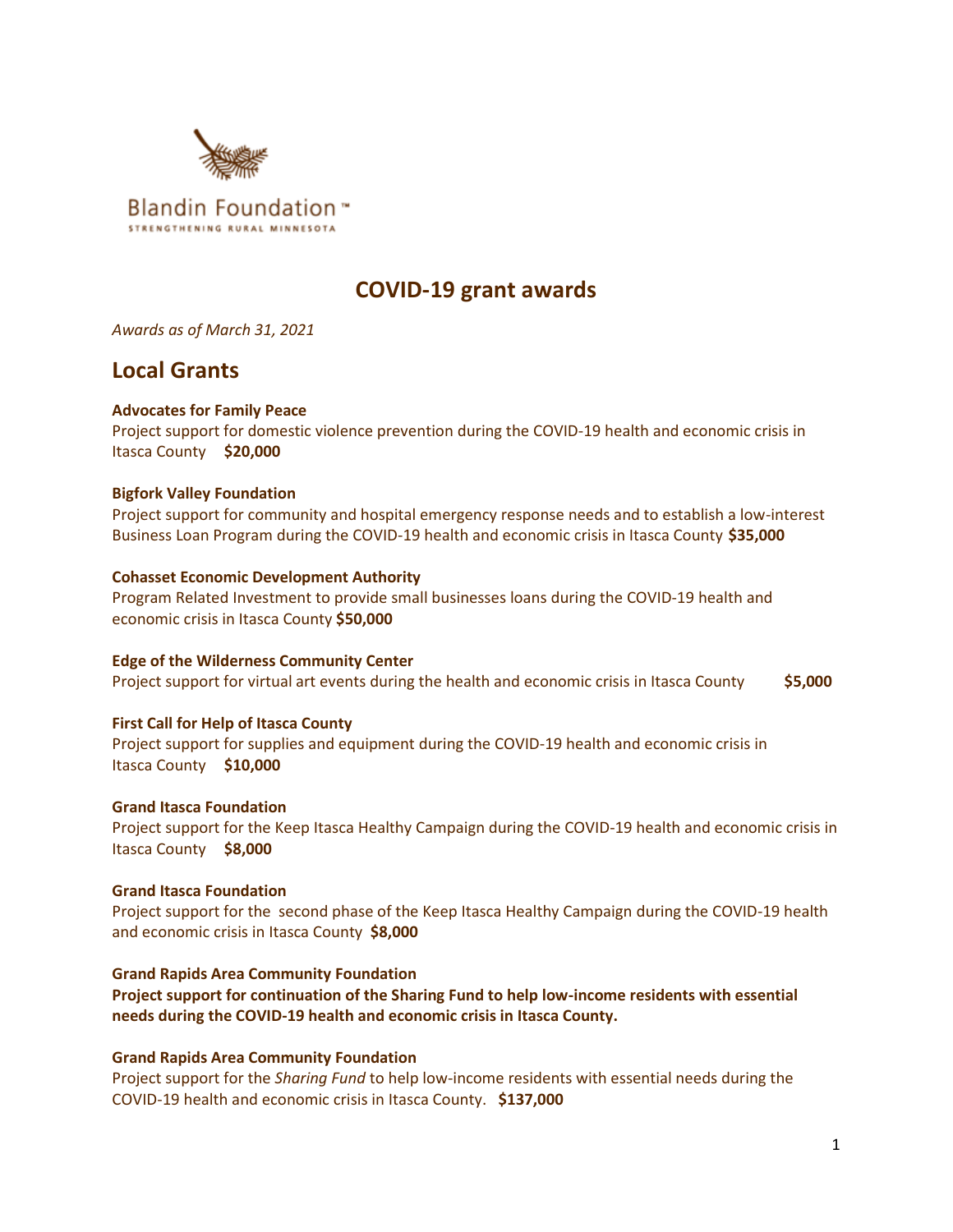## **Grand Rapids Area Community Foundation**

Project support for strengthening access to mental health supports during the COVID-19 health and economic crisis in Itasca County. **\$13,000**

## **Grand Rapids Area Community Foundation**

Project support for the *Community Response Fund* for basic needs relief, short-term response, and longer-term recovery during the COVID-19 health and economic crisis in Itasca County. **\$150,000**

## **Grand Rapids Economic Development Authority**

Program-Related Investment to establish a small business *Emergency Working Capital Loan Fund* during the COVID-19 health and economic crisis in Itasca County **\$650,000**

## **Great Minds Learning Center**

Project support to implement specialized online learning for children during the COVID-19 health and economic crisis in Itasca County **\$8,300**

## **Independent School District 2**

Project support for virtual graduation assistance during the COVID-19 health and economic crisis in Itasca County **\$500**

## **Independent School District 316**

Project support for emergency assistance to address the inequities in the use of technology for students across School District 316 during the COVID-19 health and economic crisis in Itasca County **\$75,000**

## **Independent School District 317**

Project support for a summer food distribution program during the COVID-19 health and economic crisis in Itasca County**\$30,000**

## **Independent School District 318**

Project support for emergency assistance to address the inequities in the use of technology for students across School District 318 during the COVID-19 health and economic crisis in Itasca County

## **\$150,000**

## **Independent School District 318**

Project support for emergency assistance to address the inequities in the use of technology for students across School District 318 during the COVID-19 health and economic crisis in Itasca County **\$150,000**

## **Independent School District 319**

Project support for essential technology infrastructure to support distance learning during the COVID-19 health and economic crisis in Itasca County **\$10,000** 

## **Itasca Area Schools Collaborative**

Project support for Invest Early to care for children of medical and service industry workers during the COVID-19 health and economic crisis in Itasca County. **\$15,000**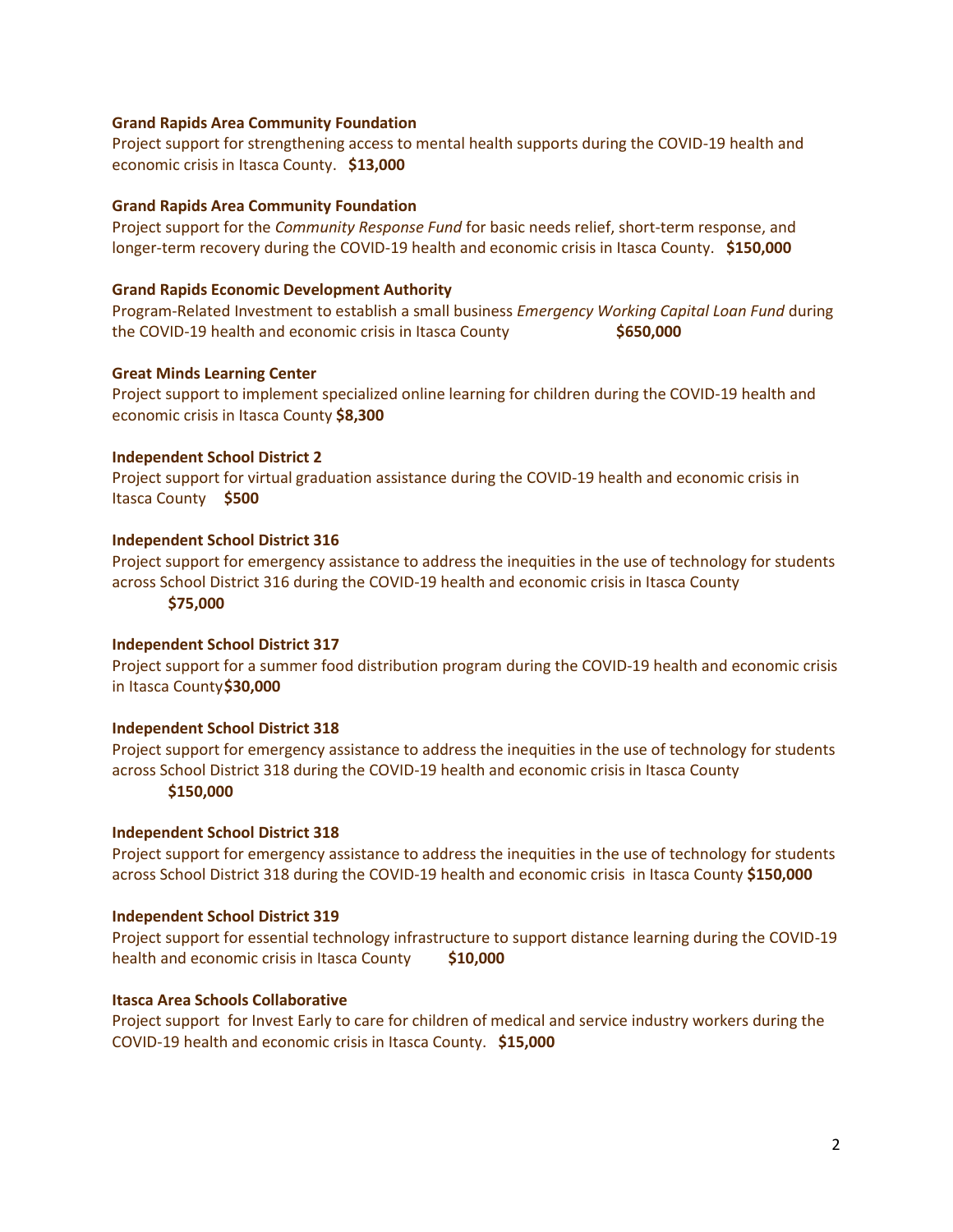## **Itasca County Family YMCA**

Project support for essential technology infrastructure to support distance learning during the COVID-19 health and economic crisis in Itasca County **\$5,000**

## **Itasca County Housing/Redevelopment Authority**

Project support for housing assistance during the COVID-19 health and economic crisis in Itasca County. **\$60,000**

## **Itasca Economic Development Corporation**

Program-Related Investment to establish the *Itasca Small Business Relief Fund* during the COVID-19 health and economic crisis in Itasca County **\$500,000** 

#### **Itasca Economic Development Corporation**

Program-Related Investment to establish the Itasca Small Business Relief Fund II during the COVID-19 health and economic crisis in Itasca County **\$150,000**

## **Itasca Economic Development Corporation**

Project support for the Itasca Strong campaign to support local businesses during the COVID-19 health and economic crisis in Itasca County. **\$5,000**

#### **Itasca Hospice Foundation**

Project support for operating and training during the COVID-19 health and economic crisis in Itasca County **\$10,000** 

#### **Itasca Life Options**

Capital support to provide remote learning for clients during the COVID-19 health and economic crisis in Itasca County. **\$11,850**

#### **KOOTASCA Community Action, Inc**

Project support for local families in need throughout the winter during the COVID-19 health and economic crisis in Itasca County **\$80,000**

#### **KOOTASCA Community Action, Inc**

Project support for computers and internet service for families to ensure immediate access to new, state-mandated online K-12 education during the COVID-19 health and economic crisis in Itasca County. **\$25,000**

#### **MacRostie Art Center**

Project support for operations during the COVID-19 health and economic crisis in Itasca County **\$30,000** 

## **City of Nashwauk**

Capital support for virtual city-led meetings during the COVID-19 health and economic crisis in Itasca County **\$5,000**

#### **Northern Community Radio KAXE**

Capital support for remote operating equipment during the COVID-19 health and economic crisis in Itasca County. **\$19,314**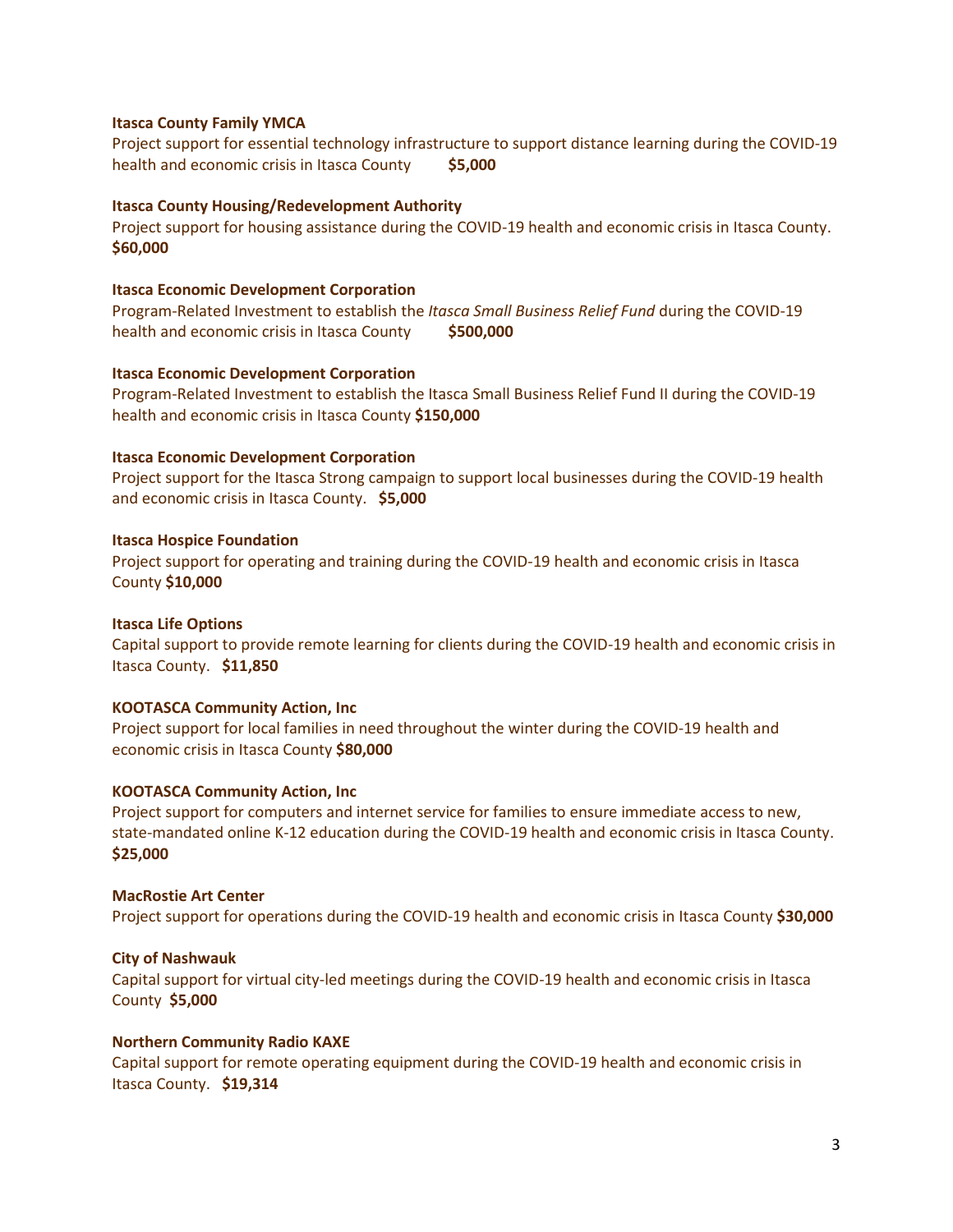## **Northland Counseling Center Inc**

Project support for technology and internet upgrades to serve mental health needs during the COVID-19 health and economic crisis in Itasca County. **\$25,000**

## **Northland Foundation**

Project support for the Emergency Child Care Grant Program during the COVID-19 health and economic crisis in Itasca County. **\$30,000**

## **Reif Arts Council**

Donation in support of drive-in concerts during the COVID-19 health and economic crisis in Itasca County. **\$500**

#### **Second Harvest North Central Food Bank**

Project support for emergency food packaging and distribution during the COVID-19 health and economic crisis in Itasca County. **\$10,000**

# **Rural Minnesota**

#### **Bois Forte Band of Chippewa Indians**

Project support for food distribution to meet essential needs of Tribal members during the COVID-19 health and economic crisis in rural Minnesota. **\$50,000**

#### **Fond Du Lac Band of Lake Superior Chippewa**

Project support for food distribution to meet essential needs for Tribal members during the COVID-19 health and economic crisis in rural Minnesota. **\$50,000**

## **Grand Portage Reservation Tribal Council**

**Grand Portage Reservation Tribal Council**

Project support for food distribution to meet essential needs for Tribal members during the COVID-19 health and economic crisis in rural Minnesota. **\$50,000**

### **Headwaters Foundation for Justice**

Project support to help meet essential needs across black, Indigenous, and communities of color during the COVID-19 health and economic crisis in rural Minnesota. **\$50,000**

#### **Initiative Foundation**

Project support for emergency community wellness efforts during the COVID-19 health and economic crisis in rural Minnesota. **\$25,000**

## **Leech Lake Band of Ojibwe**

Project support for distribution of food and essential needs to Tribal members during the COVID-19 health and economic crisis in rural Minnesota. **\$100,000**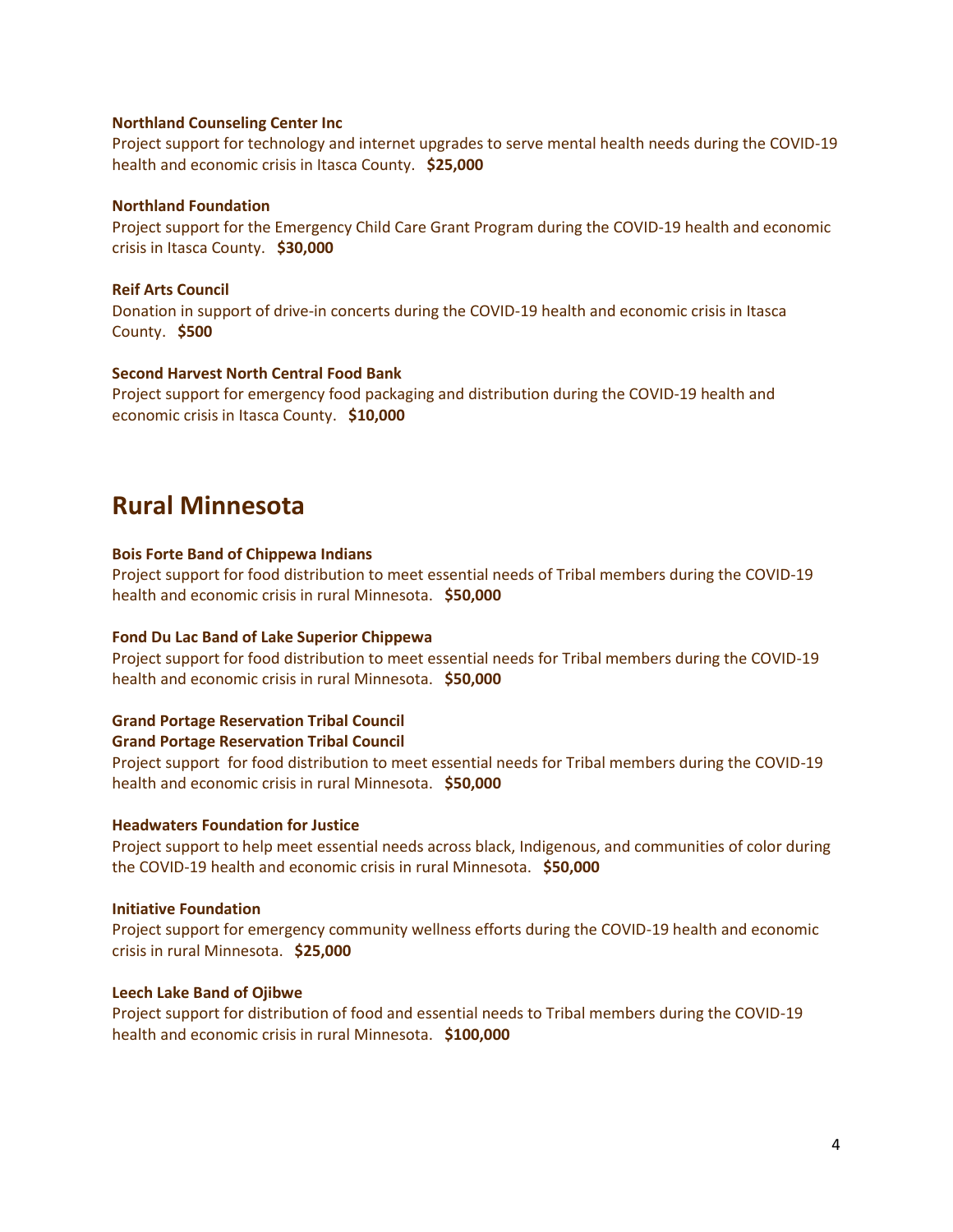## **Leech Lake Band of Ojibwe**

Project support for food distribution assistance during the COVID-19 health and economic crisis in rural Minnesota. **\$75,000**

#### **Leech Lake Band of Ojibwe**

Project support to Leech Lake Band of Ojibwe for families in need during the COVID-19 health and economic crisis in Itasca County and Leech Lake in rural Minnesota **\$45,000**

### **Lower Sioux Indian Community**

Project support for distribution of food and essential needs to Tribal members during the COVID-19 health and economic crisis in rural Minnesota. **\$50,000**

#### **Lutheran Social Service of Minnesota**

Donation for the Range Together for Youth LGBTQ+ program during the COVID-19 health and economic crisis in rural Minnesota. **\$1,000**

#### **Mille Lacs Band of Ojibwe**

Project support for distribution of food and essential needs to Tribal members during the COVID-19 health and economic crisis in rural Minnesota. **\$50,000**

## **Northland Foundation**

Project support for access to childcare for critical workers during the COVID-19 health and economic crisis in rural Minnesota. **\$25,000**

#### **Northwest Indian Community Development Center**

Project support for food and wellness access during the COVID-19 health and economic crisis in rural Minnesota. **\$50,000**

#### **Northwest Minnesota Foundation**

Project support for its emergency response fund during the COVID-19 health and economic crisis in rural Minnesota. **\$25,000**

#### **PFund Foundation**

Project support to assist nonprofits and small businesses owned and/or operated by LGBTQIA people during the COVID-19 health and economic crisis in rural Minnesota. **\$50,000**

#### **Red Lake Band of Chippewa Indians**

Project support for food distribution to Tribal members during the COVID-19 health and economic crisis in rural Minnesota. **\$50,000**

# **Saint Paul & Minnesota Foundation**

Project support for Connected MN internet access for low-income Indigenous and families of color during the COVID-19 health and economic crisis in rural Minnesota. **\$50,000**

## **Saint Paul & Minnesota Foundation**

Project support for the Minnesota Disaster Recovery Fund during the COVID-19 health and economic crisis in rural Minnesota. **\$50,000**